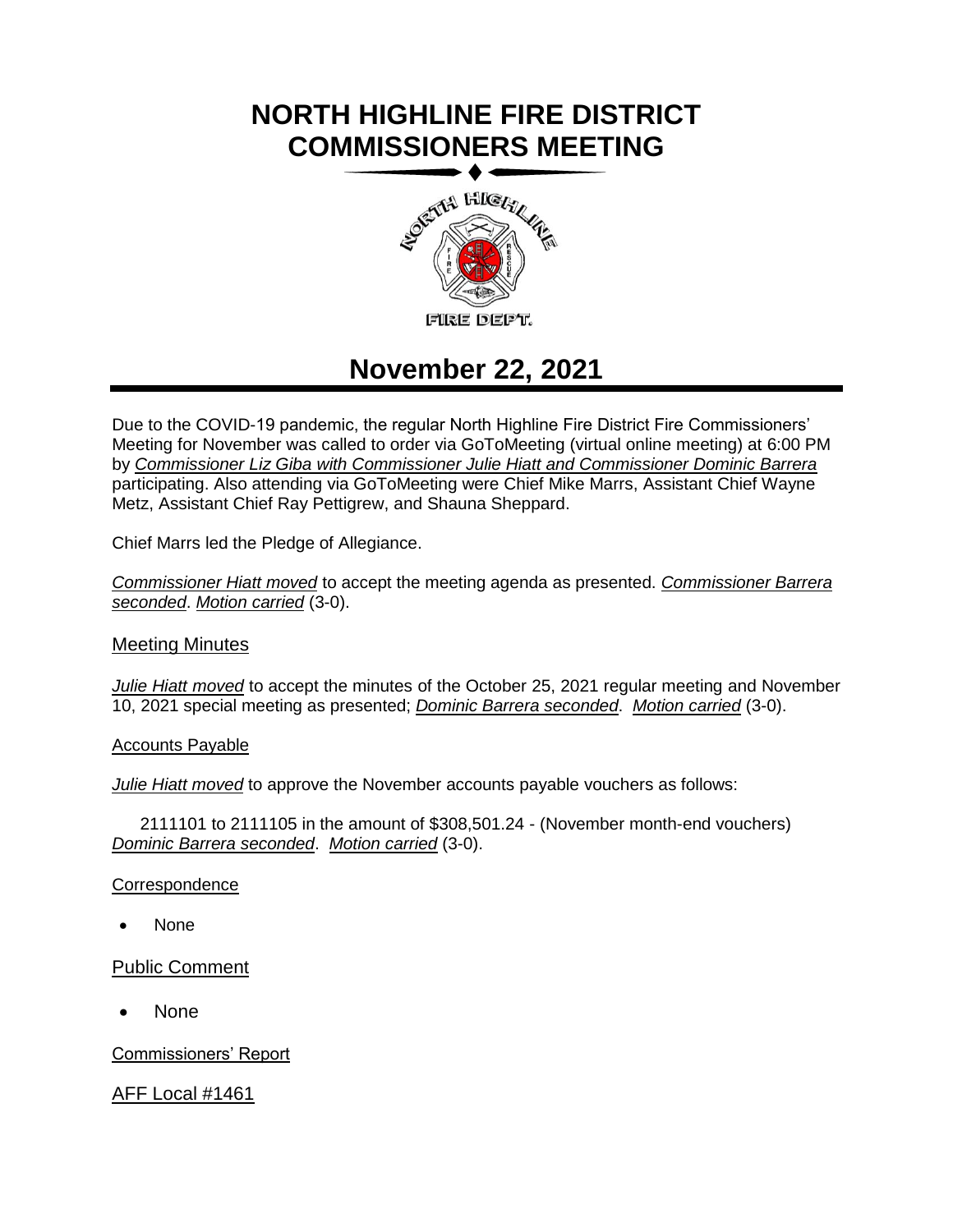• None

## Financial Reports

The Board received copies of the October 2021 Treasurer's and Cash Flow Reports.

## Chief's Report

Chief Marrs reported on the following:

- Christmas Outreach Collection dates for donations are November  $10<sup>th</sup>$  through December  $10<sup>th</sup>$ , 2021 and will be distributed to 25 sponsored families from DSHS on December 22, 2021. We are collecting checks and/or cash to purchase food for the families in lieu of placing bins at collection sites. Moreover, TriMed Ambulance is partnering with us and has graciously donated all of the toys for the families.
- PulsePoint update
- Vaccine mandate lawsuit.

## Attorney's Report

• None

## Unfinished Business

• FBC Notice review and revisions were discussed and updated. Final draft will be submitted after Tumwater Printing updates with corrections and final will be sent out Tuesday, November 23<sup>rd</sup> for final approval and printing. Julie Hiatt moved to accept the Fire Benefit Charge Notice as presented with corrections. Dominic Barrera seconded. Motion carried (3-0)

The following Resolutions were presented:

- Resolution No. 514: To increase 2022 Limit Factor. *Julie Hiatt moved* to increase the 2022 limit factor. *Dominic Barrera seconded*. *Motion carried* (3-0). *Copy on file with the meeting minutes.*
- Resolution No. 515: To increase the 2022 Property Taxes. *Dominic Barrera moved* to increase the 2022 property taxes. *Julie Hiatt seconded*. *Motion carried* (3-0). *Copy on file with the meeting minutes.*
- Resolution No. 516: To Levy 2022 Property Taxes. *Julie Hiatt moved* to levy the 2022 property taxes. *Dominic Barrera seconded*. Motion carried (3-0). *Copy on file with the meeting minutes.*
- Resolution No. 517 with Exhibit A: To Impose a 2022 Benefit Charge. *Julie Hiatt moved* to impose a 2022 Benefit Charge. *Dominic Barrera seconded*. *Motion carried* (3-0). *Copy on file with the meeting minutes.*
- Resolution No. 518: 2022 Operating Budget. *Julie Hiatt moved* to adopt the 2022 operating budget as presented. *Dominic Barrera seconded*. *Motion carried* (3-0). Copies of all Resolutions are on file with the meeting minutes. *Copy on file with the meeting minutes.*